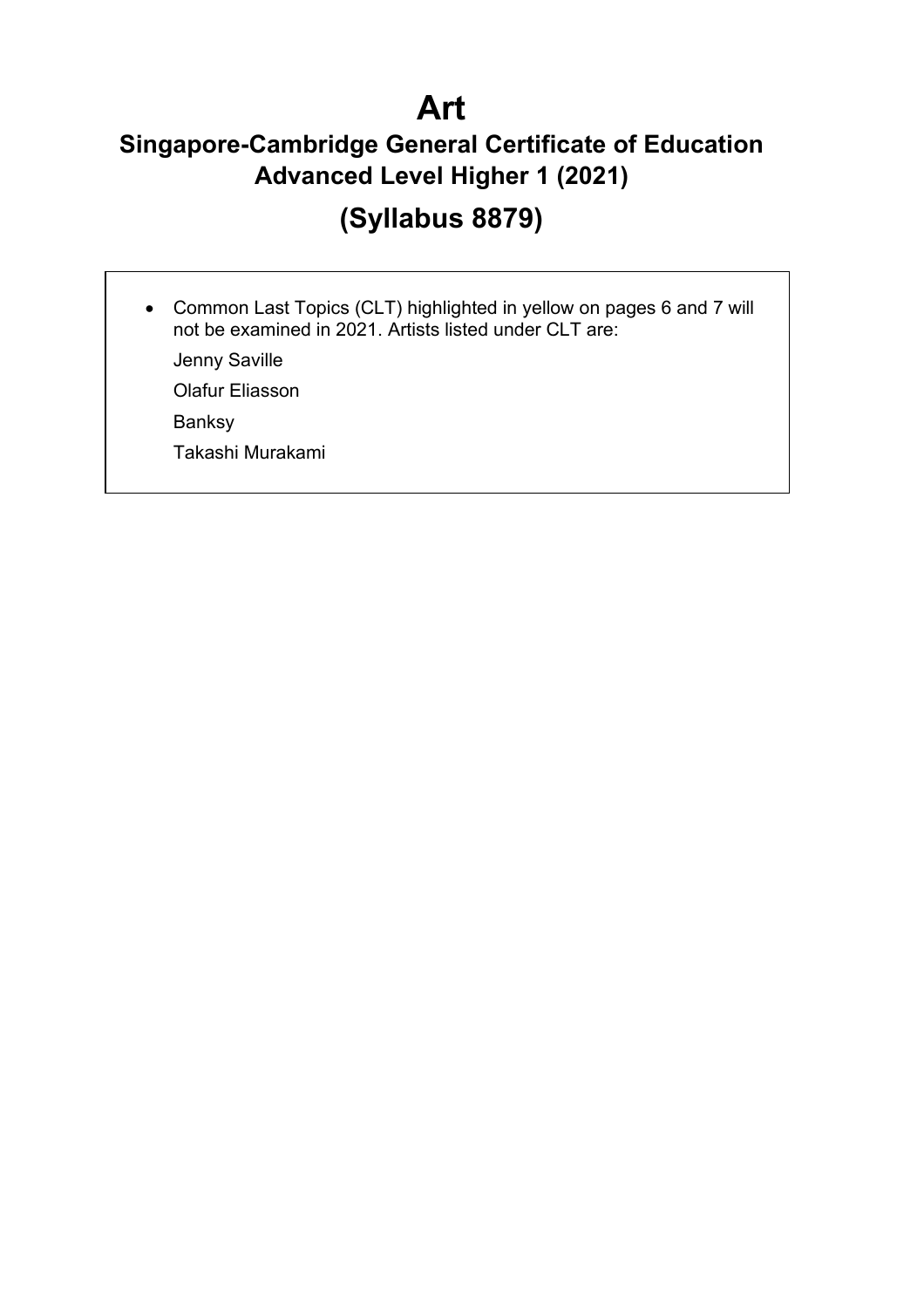# **Art**

# **Singapore-Cambridge General Certificate of Education Advanced Level Higher 1 (2021)**

# **(Syllabus 8879)**

# **CONTENTS**

|                                           | Page |
|-------------------------------------------|------|
| <b>INTRODUCTION</b>                       | 2    |
| <b>AIMS</b>                               | 2    |
| <b>FRAMEWORK</b>                          | 3    |
| <b>LEARNING OUTCOMES</b>                  | 3    |
| <b>SYLLABUS CONTENT</b>                   | 4    |
| <b>EXAMINATION REQUIREMENTS</b>           | 8    |
| <b>WEIGHTING AND ASSESSMENT OF PAPERS</b> | 8    |
| <b>DESCRIPTION OF PAPER</b>               | 9    |
|                                           |      |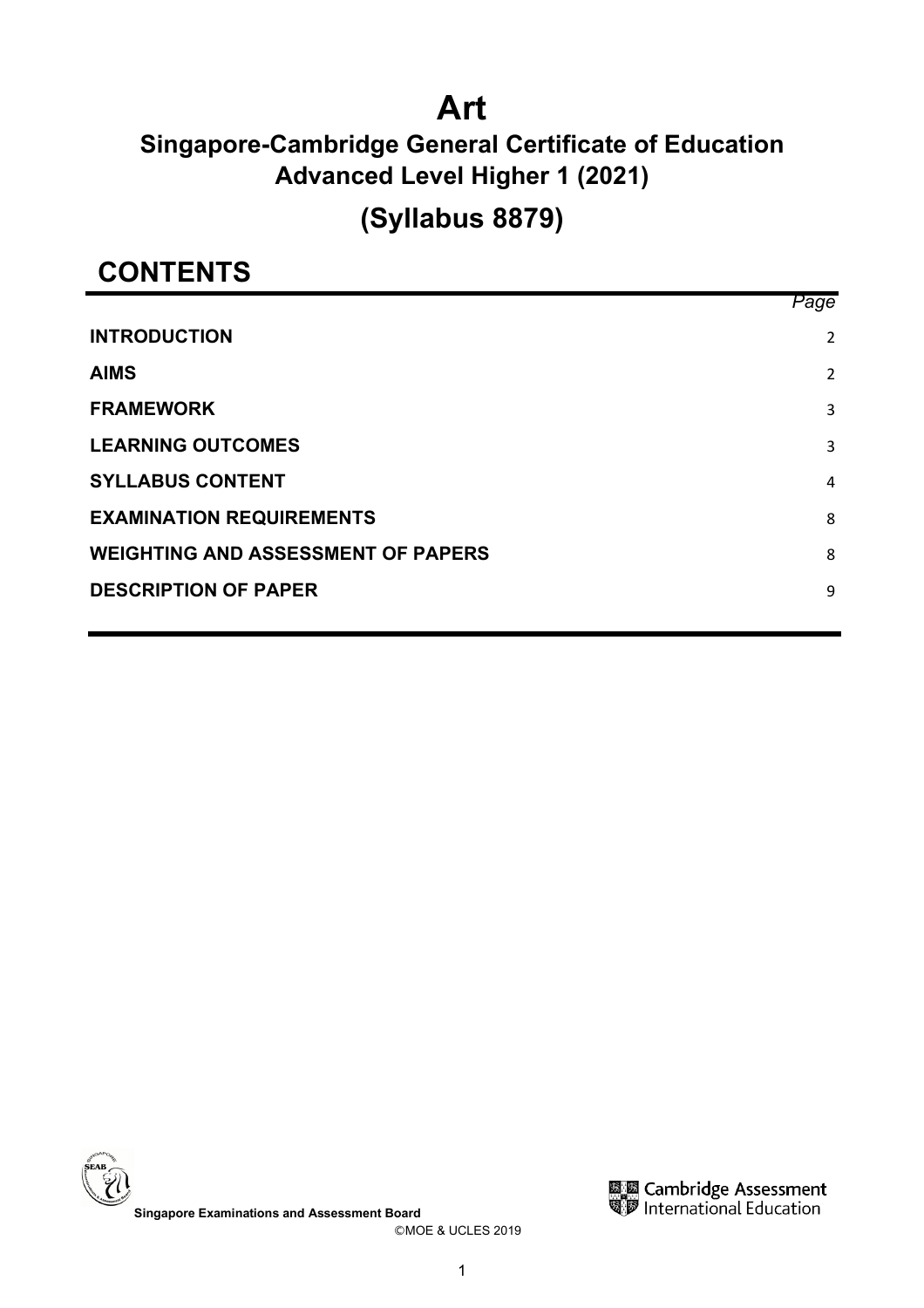# <span id="page-2-0"></span>**INTRODUCTION**

The Higher 1 (H1) Level Art syllabus is designed to provide opportunities for students at the pre-university level to broaden their engagement in the visual arts. The syllabus aims to cultivate in students greater understanding of and sensitivity towards artworks and so develop a citizenry that is more able to enjoy, appreciate and foster a life long interest in the Visual Arts.

Students offering the H1 Level Art syllabus will investigate artistic conventions and concepts through the study of artists and artworks. Visual literacy skills, such as perception of and response to visual images, as well as critical analysis of visual information, are also developed.

This document presents the aims, framework, learning outcomes, content and examination requirements of the H1 Level Art syllabus.

# <span id="page-2-1"></span>**AIMS**

The aims of the syllabus are to:

- cultivate deeper understanding and appreciation of the visual arts within social and cultural contexts
- develop visual literacy through the critical analysis and appraisal of artists and artworks
- increase proficiency in the use of visual arts vocabulary
- foster self-confidence and a sense of achievement through critical appraisal of the visual arts
- nurture a life long interest in the visual arts.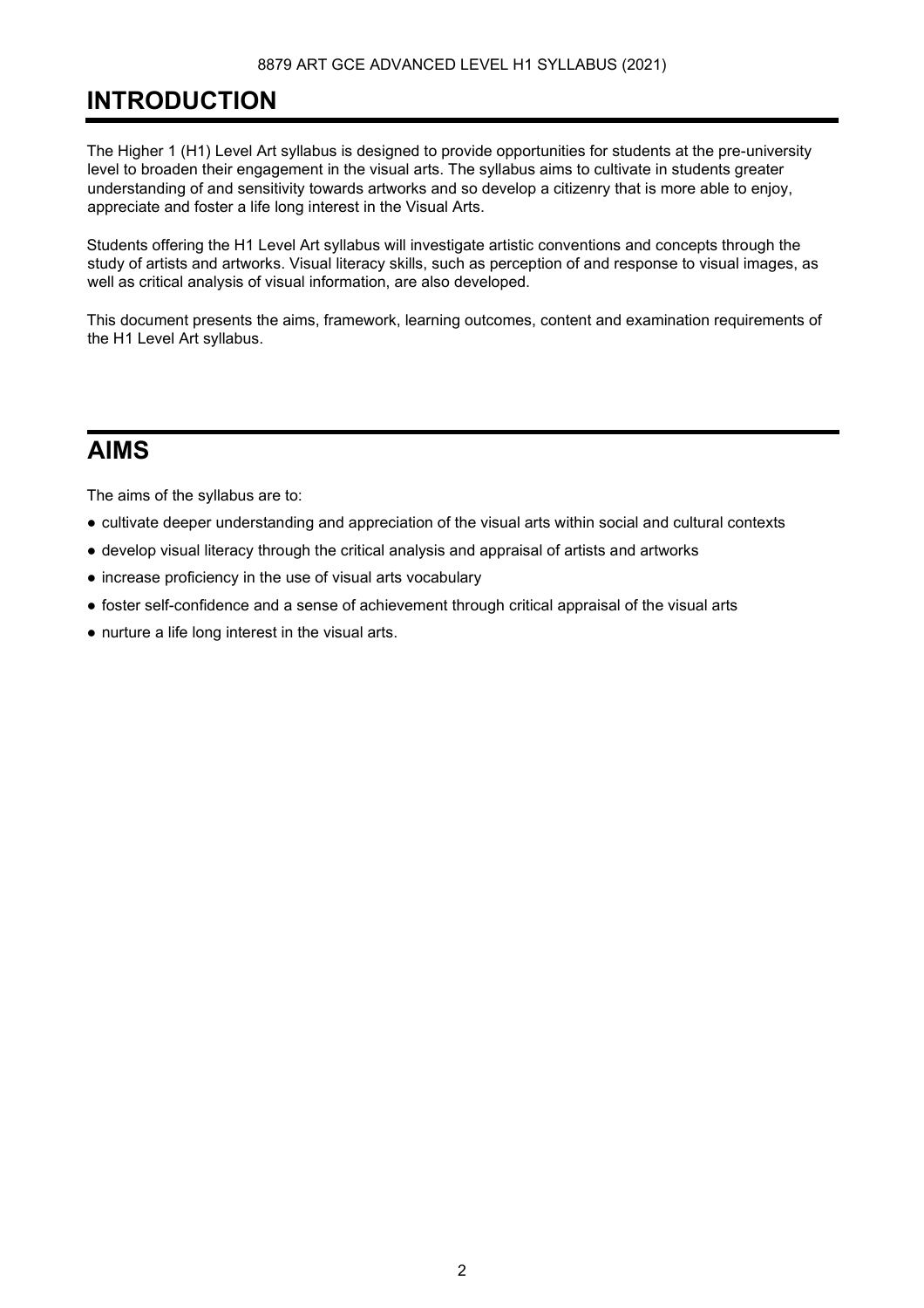# <span id="page-3-0"></span>**FRAMEWORK**

The framework for the H1 Level Art syllabus is structured under the three behavioural domains of **Perceiving, Communicating** and **Appreciating**. These behavioural domains take into consideration the cognitive and affective dimensions that students are involved in when they are engaged in the study of visual arts. The three domains are interconnected and operate dynamically.

Under the domain of **Perceiving**, students respond to and interpret visual images sensitively and informatively. They learn to discriminate and make connections between different visual qualities and phenomena. Through observing and analysing visual stimuli in works of art, students develop visual awareness and sensitivities that encourage imagination and the generation of ideas.

Under the domain of **Communicating**, students articulate their thoughts and opinions through writing and discussion. The processes involved include evaluating information, synthesising ideas and expressing personal interpretations. Through the analysis of artists and artworks and the practice of informed aesthetic judgement, students learn to communicate creatively and effectively.

Under the domain of **Appreciating**, students value the visual arts as a powerful means of expression. They recognise the connections between the visual arts and their lives, and appreciate its significance in the wider context of culture and society. Students develop aesthetic and cultural awareness from which personal and cultural identities could be examined and built upon. Through this, students will continue their interest and participation in the visual arts beyond school.

# <span id="page-3-1"></span>**LEARNING OUTCOMES**

The learning outcomes for the H1 Level Art syllabus are organised under the domains of **PERCEIVING, COMMUNICATING** and **APPRECIATING**.

By the end of pre-university education, students will be able to:

| <b>PERCEIVING</b>                                                                                                                                                                                                                                                                                                                      | <b>COMMUNICATING</b>                                                                                                                                                                                                                                                                                               | <b>APPRECIATING</b>                                                                                                                                                                                                                                                                                                           |
|----------------------------------------------------------------------------------------------------------------------------------------------------------------------------------------------------------------------------------------------------------------------------------------------------------------------------------------|--------------------------------------------------------------------------------------------------------------------------------------------------------------------------------------------------------------------------------------------------------------------------------------------------------------------|-------------------------------------------------------------------------------------------------------------------------------------------------------------------------------------------------------------------------------------------------------------------------------------------------------------------------------|
| analyse and define visual<br>expressions in light of social<br>and cultural contexts<br>make connections between<br>visual expressions of<br>differing genres, traditions<br>and contexts<br>make inferences and draw<br>relationships between<br>issues/problems<br>encountered by artists and<br>one's own culture and<br>experience | generate, conceptualise and<br>$\bullet$<br>articulate independent<br>interpretations of artworks<br>critically appraise artists/<br>$\bullet$<br>artworks and their ideas/<br>concepts<br>communicate with precise<br>$\bullet$<br>working vocabulary the<br>processes of art making and<br>responses to artworks | value imaginative and<br>$\bullet$<br>innovative ideas in visual arts<br>achieve a sense of confidence<br>through informed critique of<br>the visual arts<br>value local artworks as part of<br>a country's history and cultural<br>heritage<br>develop an inquiring attitude<br>and life long interest in the<br>visual arts |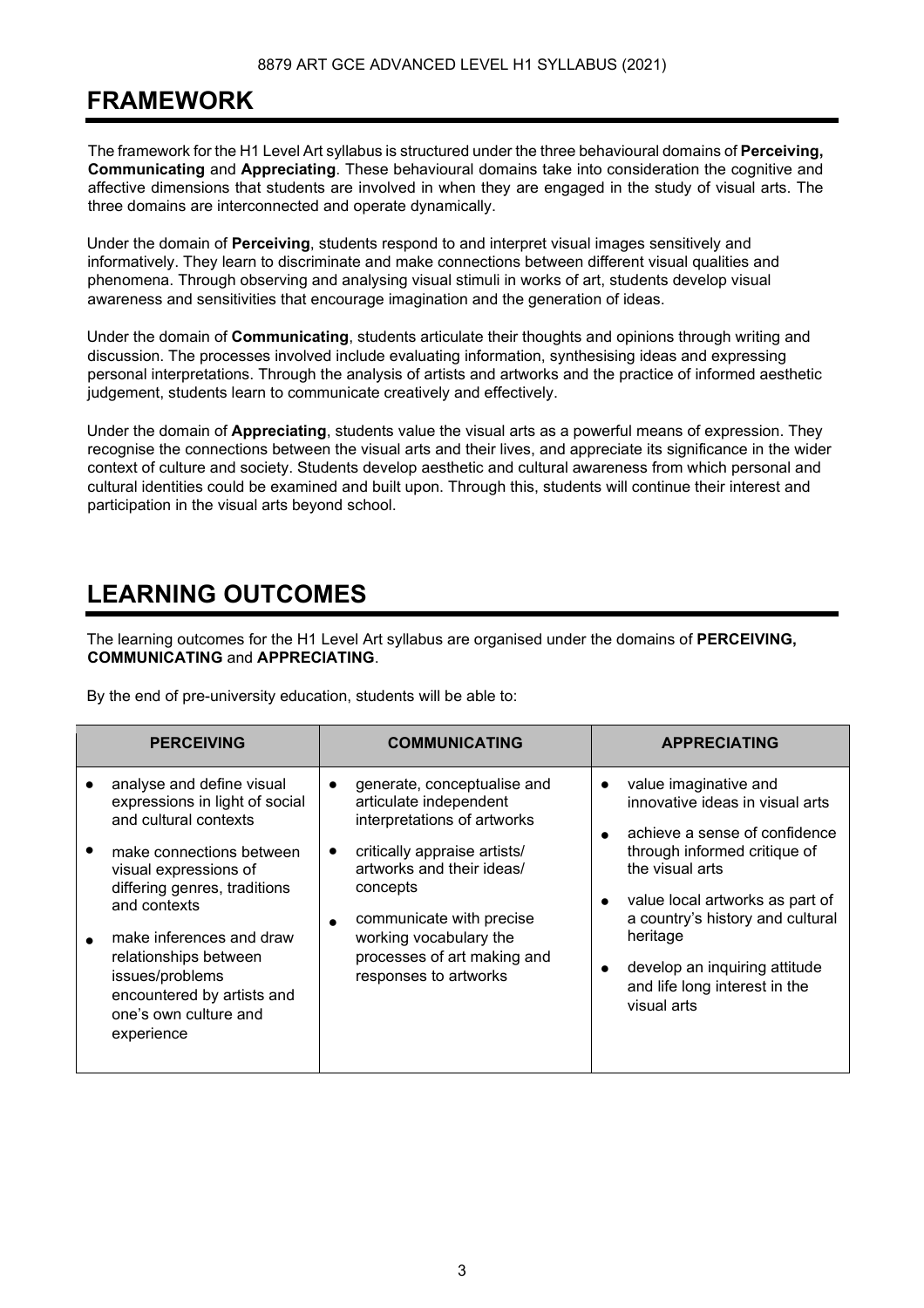# <span id="page-4-0"></span>**SYLLABUS CONTENT**

The H1 Level Art syllabus emphasises the development of visual literacy through critical and creative thinking by encouraging personal responses to art appreciation. The development of abilities to respond to and interpret artworks critically occurs through the *Study of Visual Arts*.

The critical appraisal of artists/artworks allows students to experience and engage with the visual arts with greater depth. The Study of Visual Arts emphasises the development of critical thinking skills such as description, analysis, interpretation and evaluation<sup>[1](#page-4-1)</sup>. It provides students with opportunities to respond to and discover insights from artists/artworks. These learning experiences inculcate in students greater appreciation for the visual arts and its role in society.

The syllabus content is organised along two broad themes: *Visual Arts and Representations* and *Visual Arts and Society*. The theme of *Visual Arts and Representations* provides a broad framework for the investigation of form and content and touches on ideas and concepts underpinning visual representation. The theme of *Visual Arts and Society* draws on the diverse realms of human experience to examine Art as a system for the communication of social values, beliefs and opinions.

The topics and the list of artists/artworks under the themes are:

Visual Arts and Representations Visual Arts and Society

• Realistic Representations • About People

- Abstract Representations About Society
- New Media Representations About Culture
- 
- 
- 
- 

The topics are interconnected as artists draw ideas and address issues from different topics. Where relevant, artists are repeated across different topics to reflect the interconnectedness.

<span id="page-4-1"></span><sup>1</sup> Feldman, Edmund Burke, *"Practical Art Criticism"* , p.23–44, Prentice Hall, 1994.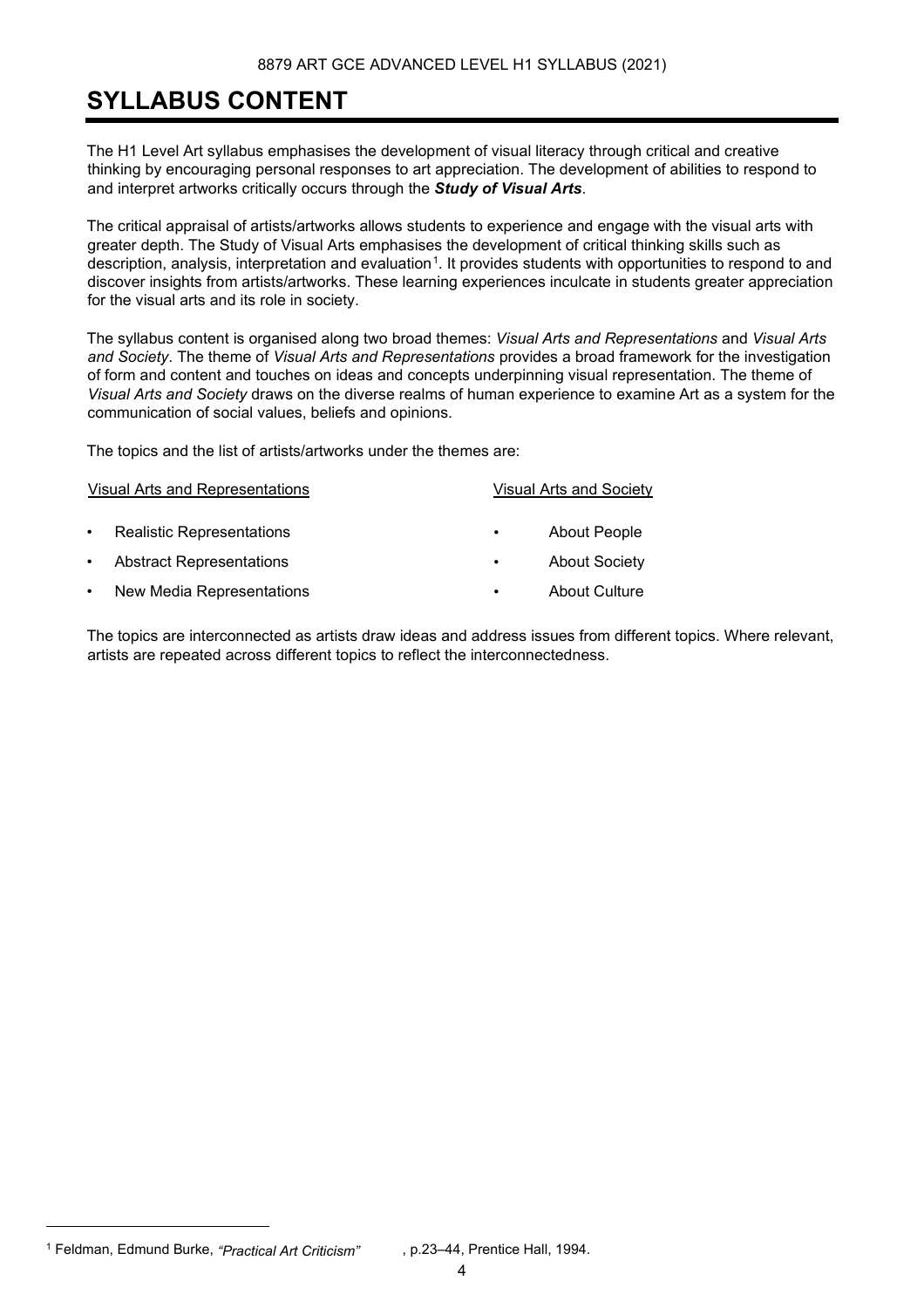# **VISUAL ARTS AND REPRESENTATIONS**

## **THEME: VISUAL ARTS AND REPRESENTATIONS**

### **TOPIC:** Realistic Representations

The naturalistic treatment of space and forms in artworks

**FOCUS:** Some artists choose to depict the world using naturalistic representations of space and form. With the rise of modern art, many extended the idea of realistic representation to include super/photographic realism and surrealism. These artists employ realistic representation in their artworks to express their ideas and concepts. Through study of these artworks, students discover why naturalism was selected as a means of expression. Students will appreciate the mechanism of realistic representation, and realise its purpose and function.

## **René Magritte (Belgium)**

#### **Ron Mueck (Australia)**

Apart from representing the real, realistic representation is also used to present the imaginative and the surreal. Teachers may use the realistic works by Chua Mia Tee and surrealistic works by Dede Eri Supria for comparison.

Concepts and ideas behind superrealistic sculptures of Ron Mueck have stretched the idea of realism and created a new dimension of 3-D artworks. Teachers may use works by Duane Hanson and Chuck Close for comparison.

## **Andreas Gursky (Germany)**

The photographic medium and its relationship with what is considered as realistic representation are explored and challenged in the interpretation of contemporary experiences. Teachers may use works by Thomas Struth and Cindy Sherman for comparison.

**TOPIC:** Abstract Representations

Geometric and Expressionistic Abstractions

**FOCUS:** Since the development of modern art, artists have widely explored abstraction as an expressive device. The explorations ranged from geometric to expressionistic abstraction. This innovative approach to representation brought about new energies and dimensions in artistic creation, stretching the definition of art. Understanding the concepts underlying abstract representation provides students with the accessibility to many modern and contemporary artworks. Students gain an appreciation of abstract representation and are able to critically evaluate such artworks in an informed manner.

## **Wassily Kandinsky (Russia)**

Wassily Kandinsky stretched the exploration of geometric abstraction through the simplification of lines, forms, compositions and colours. He sought to use the fundamental elements of art to visualise the essence of music. Teachers may highlight the works of Piet Mondrian and Anthony Poon for comparison.

## **Jackson Pollock (United States of America)**

Jackson Pollock heralds a fresh approach towards expressionistic abstract painting that delves beyond the canvas surface with his action paintings. Teachers may discuss works by other artists such as Chua Ek Kay and Fiona Rae for comparison.

## **Constantin Brancusi (Romania)**

Brancusi's exploration of pure form in his abstract sculptures created new paradigms with which sculpture could be engaged. Teachers may use sculptures by Donald Judd and Han Sai Por for comparison.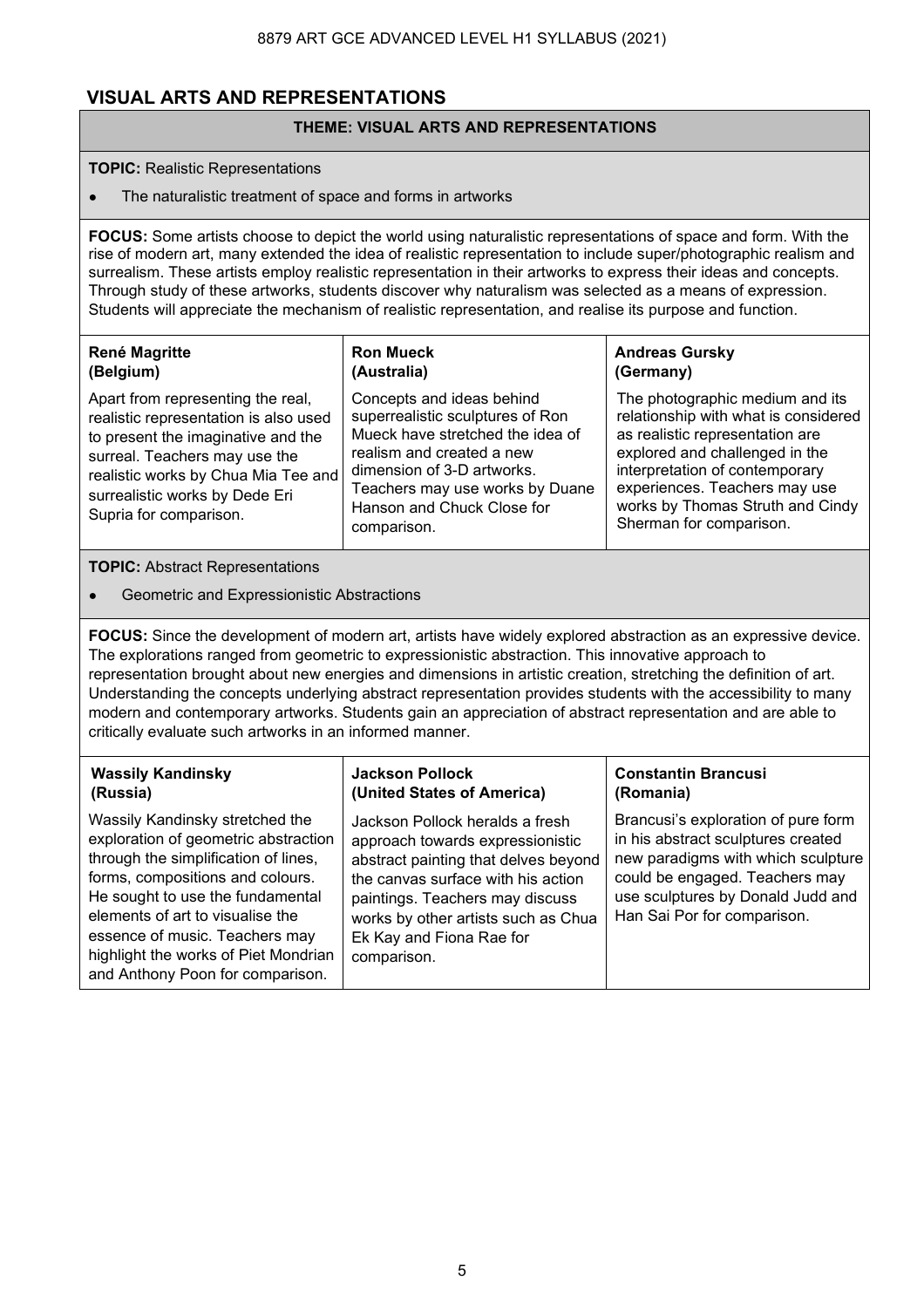## **THEME: VISUAL ARTS AND REPRESENTATIONS**

**TOPIC:** New Media Representations

## ● The Use of Ready-Mades and Other Media

**FOCUS:** Some artists use ready-made objects in their works to express their ideas. The use of ready-mades has expanded the definition of art and created new approaches to art. In addition, artists began to explore new media made available by technological advances. Art took on new forms with the introduction of time-based media such as film and live performance. These works challenge the idea of art and open the ground for new media installations, performances and video art. Students explore the concept of the ready-made and discover the fresh approaches it introduced to artistic representation. They will critically engage with the issues and concerns surrounding the new media and its representational mechanisms.

| <b>Marcel Duchamp</b><br>(France/United States of<br>America)<br>The use of ready-mades<br>or real objects as artworks<br>ushered in an entirely new<br>paradigm in art. Artists<br>begin to question the art<br>object and art itself as an<br>entity. Teachers may<br>discuss how Montien<br>Boonma and Haim<br>Steinbach used ready-<br>mades in their<br>installations for<br>comparison. | <b>Damien Hirst</b><br>(United Kingdom)<br>Damien Hirst's<br>installations of dead<br>livestock prove shocking;<br>yet these works extend<br>the use of the readymade<br>beyond that of man-made<br>objects. Teachers may<br>discuss the works of Marc<br>Quinn and Cai Guo Qiang<br>for comparison. | <b>Joseph Beuys</b><br>(Germany)<br>Joseph Beuys'<br>performances facilitate a<br>radically new approach to<br>art. This new art form<br>opens up a new<br>dimension of the artist<br>being the medium and the<br>possibility of art outside<br>the context of a museum,<br>bounded by a particular<br>time and space. Teachers<br>may discuss the works of<br>Tang Da Wu and<br>Tehching Hsieh for<br>comparison. | Nam June Paik<br>(Korea/United States of<br>America)<br>The new medium of video<br>as explored by Nam June<br>Paik offers a new<br>approach towards artistic<br>creation. Made possible<br>by technological<br>development, it allows<br>artists to stretch the idea<br>of time and space within<br>the context of an artistic<br>creation. Teachers may<br>discuss the works of Bill<br>Viola and Mona Hatoum<br>for comparison. |
|-----------------------------------------------------------------------------------------------------------------------------------------------------------------------------------------------------------------------------------------------------------------------------------------------------------------------------------------------------------------------------------------------|------------------------------------------------------------------------------------------------------------------------------------------------------------------------------------------------------------------------------------------------------------------------------------------------------|--------------------------------------------------------------------------------------------------------------------------------------------------------------------------------------------------------------------------------------------------------------------------------------------------------------------------------------------------------------------------------------------------------------------|-----------------------------------------------------------------------------------------------------------------------------------------------------------------------------------------------------------------------------------------------------------------------------------------------------------------------------------------------------------------------------------------------------------------------------------|
| THEME: VISUAL ARTS AND SOCIETY                                                                                                                                                                                                                                                                                                                                                                |                                                                                                                                                                                                                                                                                                      |                                                                                                                                                                                                                                                                                                                                                                                                                    |                                                                                                                                                                                                                                                                                                                                                                                                                                   |

## **TOPIC:** About People

Identity and Relationships

**FOCUS:** Artists portray themselves and the people they encounter in a variety of ways. Portraits may range from a literal record of a person's features to a representation of the character possessed by a group or individual. Many artists also seek to represent human relationships, conveying through their artworks the emotional nuances that underlie the complexity of these bonds. By studying different artworks that encapsulate the themes of identity and relationships, students appreciate the insights provided by the artist to the sitter's persona and social orientation. Students would be able to interpret such artworks and make informed comments about them.

| <b>Lucian Freud</b>                                                                                                                                                                                                                                                         | <b>Ng Eng Teng</b>                                                                                                                                                                                                                                                                              | <b>Amanda Heng</b>                                                                                                                                                                                                                                                                          |
|-----------------------------------------------------------------------------------------------------------------------------------------------------------------------------------------------------------------------------------------------------------------------------|-------------------------------------------------------------------------------------------------------------------------------------------------------------------------------------------------------------------------------------------------------------------------------------------------|---------------------------------------------------------------------------------------------------------------------------------------------------------------------------------------------------------------------------------------------------------------------------------------------|
| (United Kingdom)                                                                                                                                                                                                                                                            | (Singapore)                                                                                                                                                                                                                                                                                     | (Singapore)                                                                                                                                                                                                                                                                                 |
| Lucian Freud explores the<br>multilayered dimensions of human<br>identity and relationships through<br>his artworks, paying particular<br>attention to the psychological<br>dimension. Teachers may discuss<br>Jenny Saville's and Francis<br>Bacon's works for comparison. | Ng Eng Teng explores the themes<br>of identity and relationships in his<br>sculpture. Through his work, he<br>portrays different aspects of the<br>human condition, its emotions and<br>states of mind. Teachers may<br>discuss Antony Gormley's and Marc<br>Quinn's sculptures for comparison. | Some artists create works that<br>focus on the social status of<br>women. Through her works,<br>Amanda Heng sheds light on issues<br>related to the social status of<br>women in an Asian society.<br>Teachers may discuss the works of<br>Mona Hatoum and Cindy Sherman<br>for comparison. |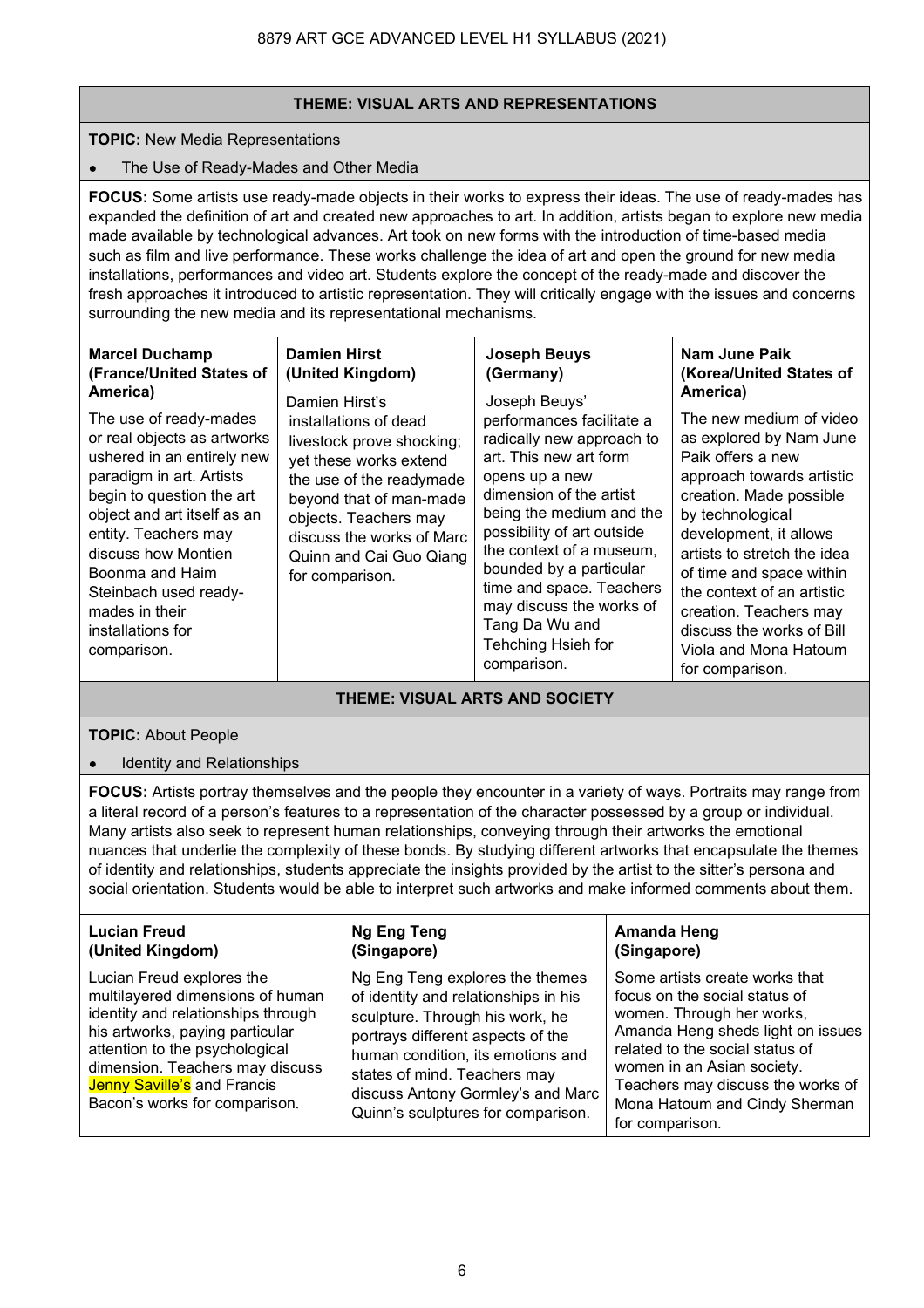## **THEME: VISUAL ARTS AND SOCIETY**

## **TOPIC:** About Society

### • Social Commentary

**FOCUS:** Some artists use their art to depict various socio-political, socio-economic and socio-ecological conditions. Issues such as war, social unrest, urbanisation and the destruction of nature have always been of concern to artists. Their artworks serve as visual records of these events, and as expressions of their opinions about the society they live in. Through the study of these artworks, students learn about the different ways artists represent their social experiences of the urbanised world. They learn to interpret and analyse these social commentaries, and make informed comments about them.

| Dede Eri Supria                       | Tang Da Wu                                    | <b>Yue Minjun</b>                                           |
|---------------------------------------|-----------------------------------------------|-------------------------------------------------------------|
| (Indonesia)                           | (Singapore)                                   | (China)                                                     |
| Dede Eri Supria's art deals mainly    | Tang Da Wu explores the                       | The wide self-mocking grin in the                           |
| with his socio-political and economic | relationship between man and his              | human clones, trademark in Yue                              |
| concerns. He juxtaposes images of     | environment as a recurring theme              | Minjun's works, connotes a sense of                         |
| urbanisation and mass culture with    | in his art. He explores how man               | cynicism and dissatisfaction with the                       |
| images of the poor to                 | has tampered with nature and                  | human relationships in increasingly                         |
| articulate the alienation faced by    | consequently destroyed the                    | urbanised societies. Teachers may                           |
| modern man. Teachers may              | la anno an tarra da allancea. Las cantarra di | alia anno a dheann a chuid ann <mark>Daoilean</mark> ann ai |

harmonious balance he enjoyed with his environment. Teachers may discuss the works of Andy Goldsworthy and **Olafur Eliasson**  discuss the works by <mark>Banksy</mark> and Hendra Gunawan for comparison.

for comparison.

### **TOPIC:** About Culture

comparison.

**Cultural Commentary** 

discuss the works of Edward Hopper and Duane Hanson for

**FOCUS:** The cultural heritage of a society, nation or country plays a key role in the development of the visual arts. Many artists create artworks to express their thoughts and concerns about culture. The artworks may be produced either as a celebration or as a critique of the prevailing cultural practice. Studying these artists and artworks, students will appreciate the influence that culture and heritage can have in shaping the visual arts. They would be able to critically engage with the content of the artworks that both contribute to and reflect the cultural development of a society.

| <b>Andy Warhol</b><br>(United States of America)                                                                                                                                                                                                                                                                                                                                       | Liu Kang, Chen Wen Hsi and Georgette Chen<br>(Singapore)                                                                                                                                                                                                                                                                       |
|----------------------------------------------------------------------------------------------------------------------------------------------------------------------------------------------------------------------------------------------------------------------------------------------------------------------------------------------------------------------------------------|--------------------------------------------------------------------------------------------------------------------------------------------------------------------------------------------------------------------------------------------------------------------------------------------------------------------------------|
| Andy Warhol's art is representative of how popular<br>culture, the mass media and the age of mechanical<br>reproduction have first challenged, and later become<br>integrated, into the artworks of many artists. The<br>impact of popular culture on art continues to be<br>significant today. Teachers may discuss the works of<br>Wang Guangyi and Takashi Murakami for comparison. | The Singapore pioneer artists travelled to Bali,<br>Indonesia in search of a regional cultural identity later<br>termed the "Nanyang style". Through their search for<br>the Nanyang style, they pushed cultural development in<br>Singapore to new heights while simultaneously<br>preserving the more traditional practices. |
|                                                                                                                                                                                                                                                                                                                                                                                        | Tang Da Wu, Anthony Poon, Han Sai Por and Chua<br><b>Ek Kay (Singapore)</b>                                                                                                                                                                                                                                                    |
|                                                                                                                                                                                                                                                                                                                                                                                        | <b>Modern artists</b> in Singapore play a crucial role in<br>shaping new artistic trends. They influence the culture<br>and development of art in our society by introducing<br>new practices at various platforms.                                                                                                            |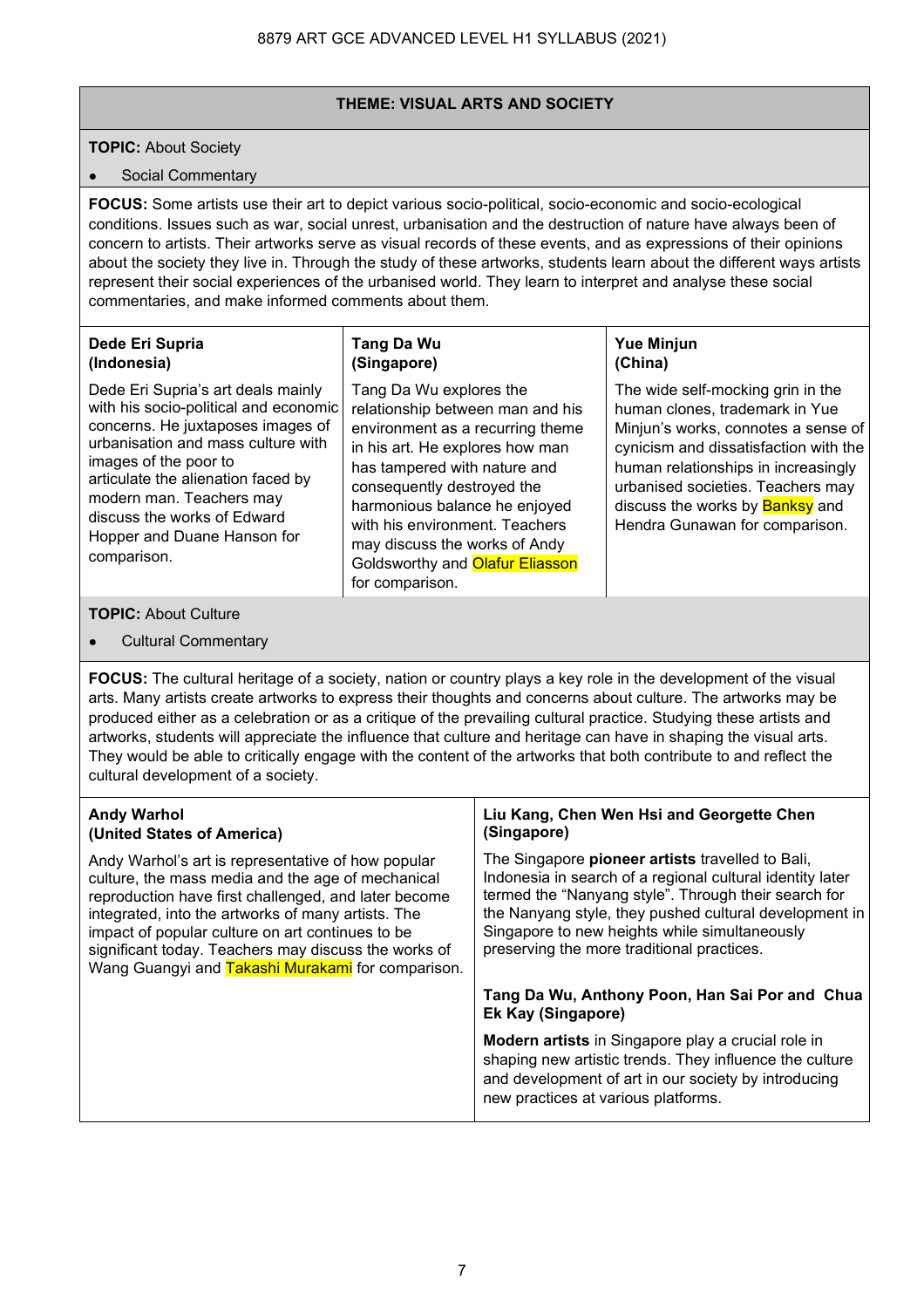# <span id="page-8-0"></span>**EXAMINATION REQUIREMENTS**

Candidates taking the GCE H1 Level Art Examination will be required to offer Paper 1: Study of Visual Arts.

| Paper   | <b>Description</b>   | <b>Examination</b><br><b>Duration</b> | Weighting | <b>Requirement</b> |
|---------|----------------------|---------------------------------------|-----------|--------------------|
| Paper 1 | Study of Visual Arts | 3 hours                               | 100%      | Compulsory         |

# <span id="page-8-1"></span>**WEIGHTING AND ASSESSMENT OF PAPER**

<span id="page-8-2"></span>

| Level    | <b>Requirement</b> | <b>Assessment</b>                                                                                            | Weighting |
|----------|--------------------|--------------------------------------------------------------------------------------------------------------|-----------|
|          |                    | Paper 1: Study of Visual Arts                                                                                |           |
|          | <b>Compulsory</b>  | 3 hours                                                                                                      |           |
| 'A' (H1) |                    | Section A: Two structured questions will be set, each<br>accompanied by a visual stimulus.                   |           |
|          |                    | Section B: Two structured comparison questions will be<br>set, each accompanied by a pair of visual stimuli. | $100\%$   |
|          |                    | Section C: Two essay questions will be set.                                                                  |           |
|          |                    | Candidates must answer one question in Section A, one<br>in Section B and <b>one</b> question in Section C.  |           |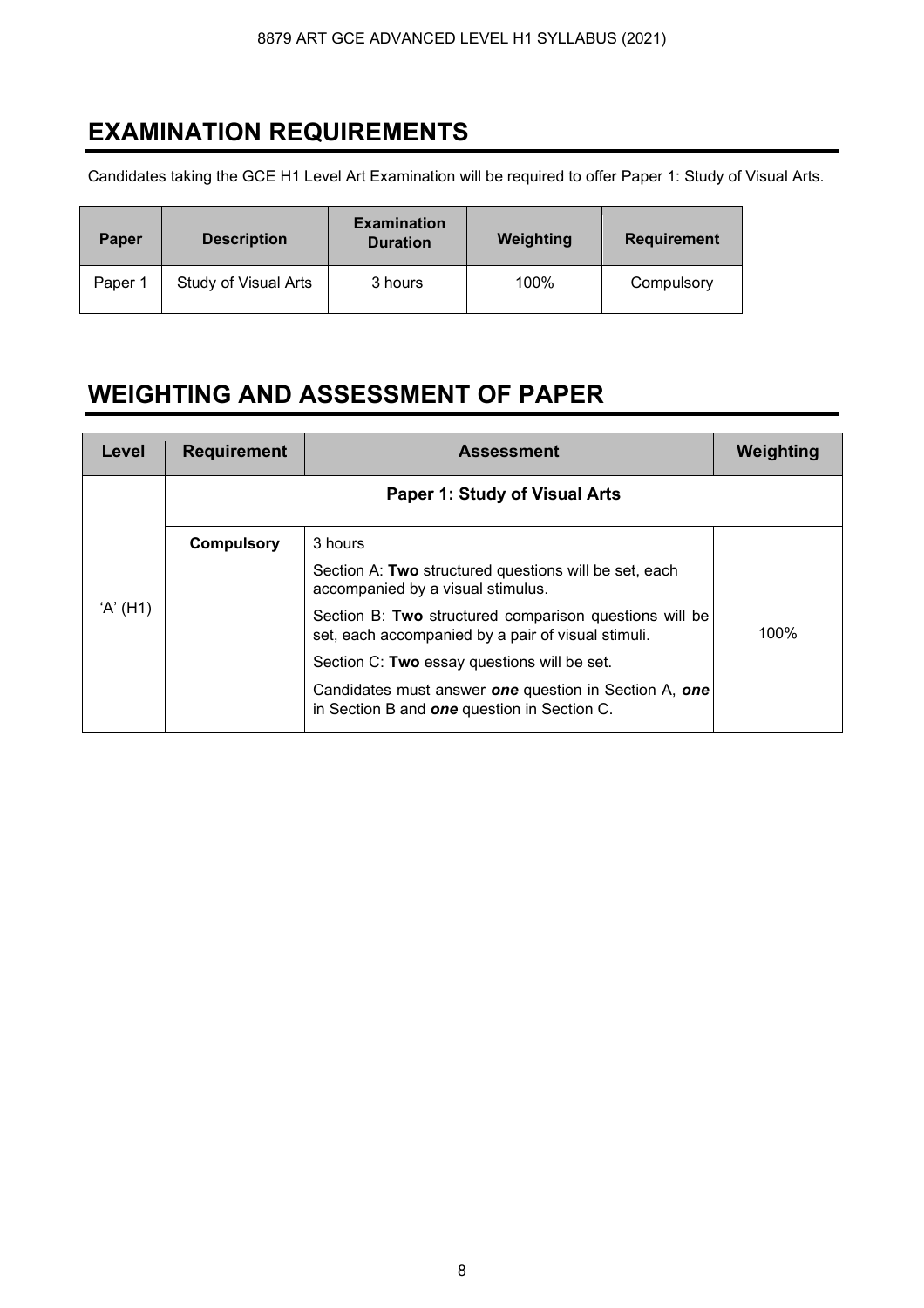# **DESCRIPTION OF PAPER**

# **Paper 1: Study of Visual Arts**

The Study of Visual Arts allows candidates to apply their understanding of social and cultural contexts in the analysis, interpretation and evaluation of artists/artworks. Candidates are expected to have good knowledge and understanding of the artists/artworks listed in the syllabus content under the two broad themes, *Visual Arts and Representations* and *Visual Arts and Society.* Through responses to visual stimuli and essay questions, candidates demonstrate their abilities to critically analyse issues, themes or problems significant to Art practices. Candidates will also be able to draw links with their direct experience or environment in order to form personal opinions about the artists/artworks. Candidates should note that the visual stimuli referred to in the question paper *may not* all come from the content list of artists/artworks and should be prepared to apply their skills of visual literacy to *unseen, related* works.

The Study of Visual Arts paper consists of *Section A*, *Section B* and *Section C*.

## *Section A*

*Two* structured questions, **each** accompanied by a visual stimulus.

### *Section B*

*Two* structured comparison questions, **each** accompanied by **two** visual stimuli.

### *Section C*

*Two* essay questions.

Candidates are to attempt **one** question from Section A, **one** question from Section B and **one** question from Section C.